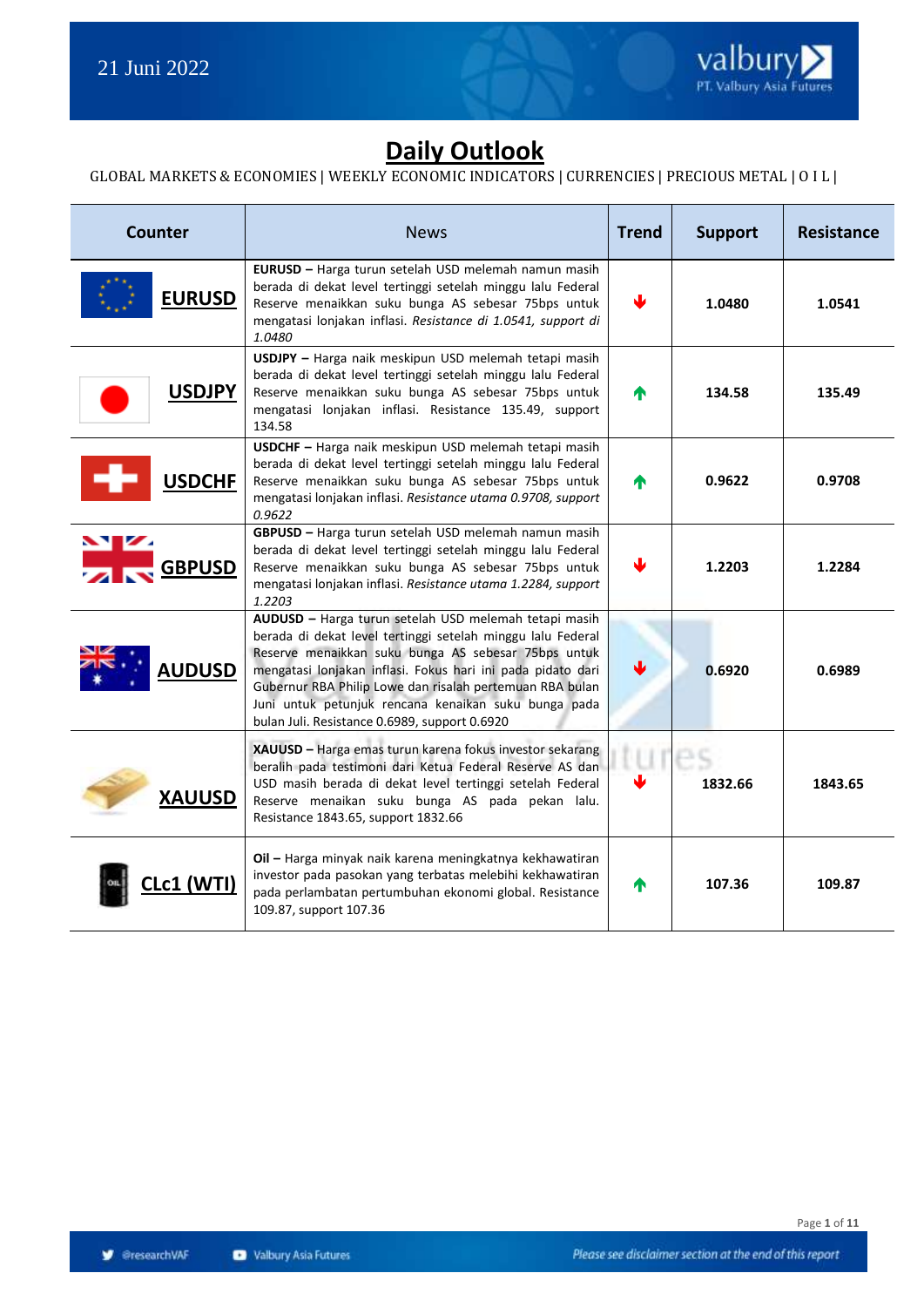#### **ECONOMIC INDICATORS**

| <b>DATE</b>   | <b>WIB</b>     | СT<br>Y                | <b>INDICATORS</b>                                                                   | <b>PER</b> | <b>ACTUAL</b> | <b>FORECA</b><br>ST.     | PREV.            | REV.                     |
|---------------|----------------|------------------------|-------------------------------------------------------------------------------------|------------|---------------|--------------------------|------------------|--------------------------|
| Mon/20-Jun-22 | 05:30          | NZ                     | Performance Services Index                                                          | May        | 55.2          | $\overline{\phantom{a}}$ | 51.4             | 52.2                     |
|               | 06:01          | GB                     | Rightmove House Prices MoM                                                          | Jun        | 0.3%          | --                       | 2.1%             | ш.                       |
|               | 06:01          | GB                     | Rightmove House Prices YoY                                                          | Jun        | 9.7%          |                          | 10.2%            | $\overline{\phantom{a}}$ |
|               | 13:00          | DE                     | PPI YoY                                                                             | May        | 33.6%         | 33.5%                    | 33.5%            | $\sim$ $\sim$            |
|               | 13:00          | DE                     | PPI MoM                                                                             | May        | 1.6%          | 1.5%                     | 2.8%             | $\overline{\phantom{a}}$ |
|               | 14:00          | EZ                     | <b>ECB's Muller Speaks</b>                                                          |            |               |                          |                  |                          |
|               | 15:00          | GB                     | <b>BOE's Haskel speaks</b>                                                          |            |               |                          |                  |                          |
|               | 16:00          | EZ                     | <b>Construction Output MoM</b>                                                      | Apr        |               | $\overline{a}$           | 0.0%             | $\sim$ $\sim$            |
|               | 16:00          | EZ                     | <b>Construction Output YoY</b>                                                      | Apr        | 3%            | Ξ.                       | 3.3%             | 3.4%                     |
|               | 20:00          | EZ                     | <b>ECB's Lagarde Speaks</b>                                                         |            |               |                          |                  |                          |
|               | 20:00<br>22:00 | GB                     | BOE's Catherine Mann speaks                                                         |            |               |                          |                  |                          |
|               | 23:45          | EZ<br>US               | <b>ECB's Lagarde Speaks</b><br>Fed's Bullard Discusses Inflation and Interest rates |            |               |                          |                  |                          |
|               | All            | US                     | <b>Bank Holiday (Juneteenth)</b>                                                    |            |               |                          |                  |                          |
|               | 02:30          | EZ                     |                                                                                     |            |               |                          |                  |                          |
| Tue/21-Jun-22 | 04:00          | NZ                     | <b>ECB's Lane Speaks</b><br>Westpac Consumer Confidence                             | <b>2Q</b>  |               | Ξ.                       | 92.1             | $\overline{\phantom{a}}$ |
|               | 07:00          | AU                     | RBA's Lowe-Speech                                                                   |            |               |                          |                  |                          |
|               | 07:00          | KR                     | Exports 20 Days YoY                                                                 | Jun        |               | --                       | 24.1%            | $\overline{\phantom{a}}$ |
|               | 07:00          | KR                     | Imports 20 Days YoY                                                                 | Jun        |               | --                       | 37.8%            | $\overline{a}$           |
|               |                |                        |                                                                                     |            |               |                          |                  |                          |
|               | 07:00          |                        |                                                                                     |            |               |                          | \$4827.0         |                          |
|               |                | KR                     | Trade Balance 20 Days                                                               | Jun        |               | $\overline{\phantom{a}}$ | m                | $\sim$                   |
|               | 08:30          | AU                     | RBA Minutes of June Policy Meeting                                                  |            |               |                          |                  |                          |
|               | 13:00          | CH                     | <b>Exports Real MoM</b>                                                             | May        |               | --                       | $-0.1%$          | $\overline{\phantom{a}}$ |
|               | 13:00          | CH                     | Imports Real MoM                                                                    | May        |               | $\overline{a}$           | $-3.8%$          | $\sim$                   |
|               | 14:15          | GB                     | <b>BOE's Huw Pill speaks</b>                                                        |            |               |                          |                  |                          |
|               | 15:00          | EZ                     | <b>ECB Current Account SA</b>                                                       | Apr        |               | Ξ.                       | $-1.6b$          | $\sim$                   |
|               | 15:30          | HK                     | BoP Current Account Balance                                                         | 1Q         |               | --                       | \$96.09b         | \$97.04b                 |
|               | 15:30          | HK                     | CPI Composite YoY                                                                   | May        |               | 1.5%                     | 1.3%             |                          |
|               | 15:30          | HК                     | <b>BoP Overall</b>                                                                  | 1Q         |               | $\overline{a}$           | $-57.02b$        | $\sim$                   |
|               | 19:15          | GB                     | <b>BOE's Tenreyro speaks</b>                                                        |            |               |                          |                  |                          |
|               | 19:30          | CA                     | <b>Retail Sales MoM</b>                                                             | Apr        |               | $\overline{\phantom{a}}$ | 0.0%             | $\sim$ $\sim$            |
|               | 19:30          | CA                     | Retail Sales Ex Auto MoM                                                            | Apr        |               | $\overline{\phantom{a}}$ | 2.4%             | $\sim$                   |
|               | 21:00<br>21:00 | US<br>US               | <b>Existing Home Sales</b>                                                          | May        |               | 5.40m<br>$-3.7%$         | 5.61m<br>$-2.4%$ | $\hspace{0.05cm} \ldots$ |
|               | 23:00          | US                     | <b>Existing Home Sales MoM</b><br>Fed's Mester Speaks at Women in Leadership Event  | May        |               |                          |                  | --                       |
|               | 02:30          | US                     |                                                                                     |            |               |                          |                  |                          |
| Wed/22-Jun-22 | 05:45          | NZ                     | Fed's Barkin Speaks in Richmond<br>Trade Balance 12 Mth YTD NZD                     | May        |               | u,                       | $-9117m$         | $\overline{a}$           |
|               | 05:45          | NZ                     | <b>Trade Balance NZD</b>                                                            | May        |               | $\overline{\phantom{a}}$ | 584m             | $\sim$ $\sim$            |
|               | 05:45          | NZ                     | <b>Exports NZD</b>                                                                  | May        |               | $\overline{\phantom{a}}$ | 6.31b            | $\overline{\phantom{a}}$ |
|               | 05:45          | NZ                     | Imports NZD                                                                         | May        |               | $\overline{\phantom{a}}$ | 5.73b            | $\overline{\phantom{a}}$ |
|               | 06:50          | JP                     | <b>BOJ Minutes of April Meeting</b>                                                 |            |               |                          |                  |                          |
|               | 07:30          | AU                     | Westpac Leading Index MoM                                                           | May        |               | $\overline{a}$           | $-0.15%$         | $\sim$ $\sim$            |
|               | 13:00          | JP                     | Machine Tool Orders YoY                                                             | May F      |               | Ξ.                       | 23.7%            | $\overline{\phantom{a}}$ |
|               | 13:00          | $\mathsf{G}\mathsf{B}$ | CPIH YoY                                                                            | May        |               |                          | 7.8%             |                          |
|               | 13:00          | GB                     | CPI MoM                                                                             | May        |               | 0.7%                     | 2.5%             | $\overline{\phantom{a}}$ |
|               | 13:00          | GB                     | CPI YoY                                                                             | May        |               | 9.1%                     | 9%               | $\sim$                   |
|               | 13:00          | GB                     | CPI Core YoY                                                                        | May        |               | $\overline{\phantom{a}}$ | 6.2%             | $\overline{\phantom{a}}$ |
|               | 13:00          | GB                     | Retail Price Index                                                                  | May        |               | $\overline{\phantom{a}}$ | 334.6            | $\overline{\phantom{a}}$ |
|               | 13:00          | GB                     | <b>RPI MoM</b>                                                                      | May        |               | --                       | 3.4%             | $\overline{\phantom{a}}$ |
|               | 13:00          | GB                     | RPI YoY                                                                             | May        |               | --                       | 11.1%            | $\overline{\phantom{a}}$ |
|               | 13:00          | GB                     | RPI Ex Mort Int. Payments (YoY)                                                     | May        |               | --                       | 11.2%            |                          |
|               | 13:00          | GB                     | PPI Output NSA MoM                                                                  | May        |               | $\overline{\phantom{a}}$ | 2.3%             | $\overline{\phantom{a}}$ |
|               | 13:00          | GB                     | PPI Output NSA YoY                                                                  | May        |               | --                       | 14%              | $\overline{\phantom{a}}$ |
|               | 13:00          | GB                     | PPI Input NSA MoM                                                                   | May        |               | --                       | 1.1%             |                          |
|               | 13:00          | GB                     | PPI Input NSA YoY                                                                   | May        |               | --                       | 18.6%            | $\overline{\phantom{a}}$ |
|               | 14:00          | CН                     | KOF Institute Summer Economic Forecast                                              |            |               |                          |                  |                          |
|               | 15:30          | GB                     | House Price Index YoY                                                               | Apr        |               | --                       | 9.8%             | --                       |
|               | 15:40          | GB                     | BOE's Jon Cunliffe speaks                                                           |            |               |                          |                  |                          |
|               | 19:30          | CA                     | CPI NSA MoM                                                                         | May        |               | $\overline{\phantom{a}}$ | 0.6%             | $\overline{\phantom{a}}$ |
|               | 19:30          | CA                     | <b>CPI YoY</b>                                                                      | May        |               | --                       | 6.8%             | $\overline{\phantom{a}}$ |
|               | 19:30          | CA                     | Consumer Price Index                                                                | May        |               | --                       | 149.8            | $\overline{\phantom{a}}$ |
|               | 19:30          | CA                     | CPI Core- Common YoY                                                                | May        |               | --                       | 3.2%             | $\overline{\phantom{a}}$ |
|               | 19:30          | CA                     | CPI Core- Median YoY                                                                | May        |               | $\overline{\phantom{a}}$ | 4.4%             | $\overline{\phantom{a}}$ |
|               | 19:30          | CA                     | CPI Core- Trim YoY                                                                  | May        |               | --                       | 5.1%             | $\overline{\phantom{a}}$ |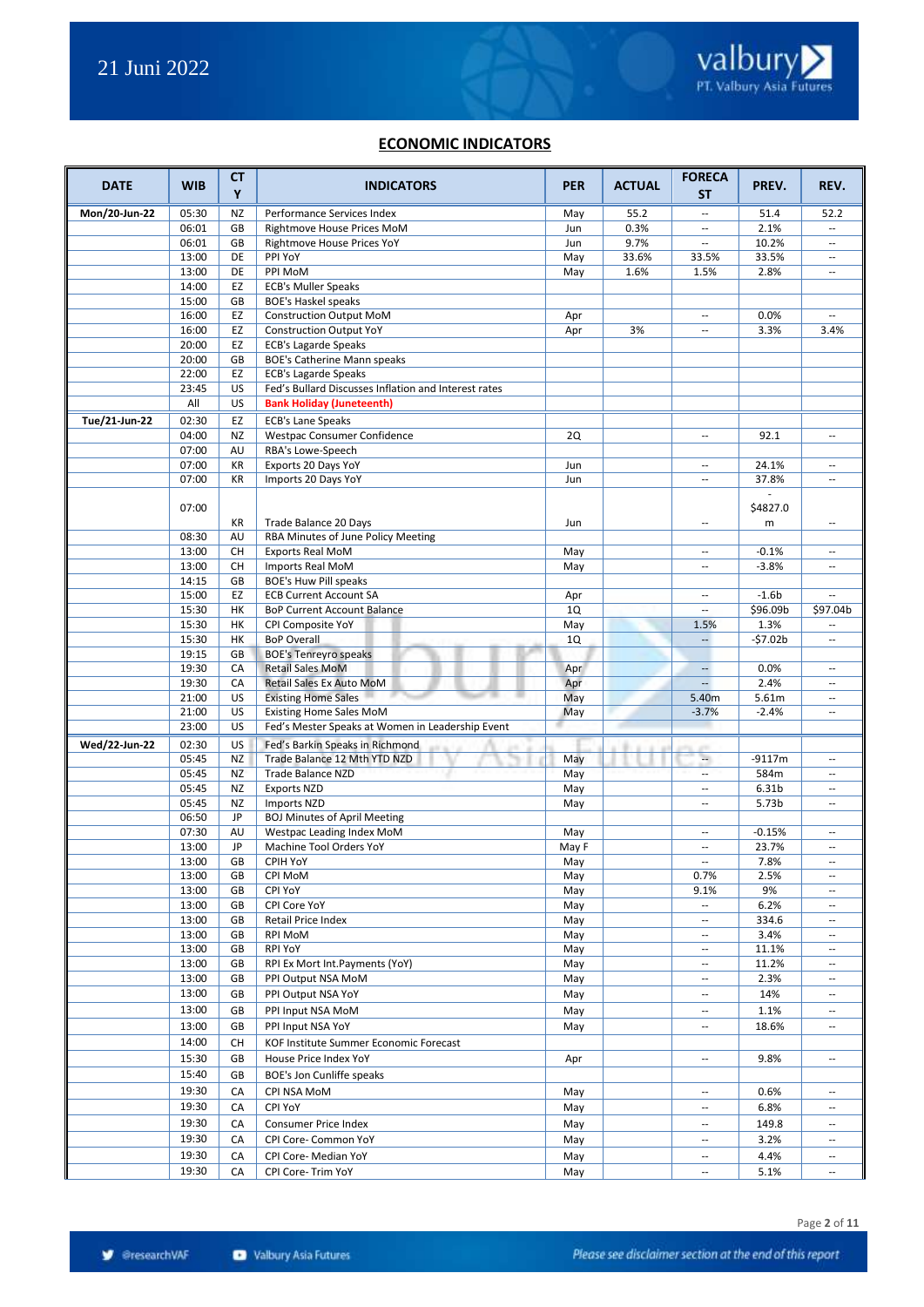

|                 | 20:30          |           | Powell Delivers Semi-Annual Testimony Before Senate             |                   |                          |                    |                                    |
|-----------------|----------------|-----------|-----------------------------------------------------------------|-------------------|--------------------------|--------------------|------------------------------------|
|                 |                | US        | Panel                                                           |                   |                          |                    |                                    |
|                 | 21:00          | EZ        | <b>Consumer Confidence</b>                                      | Jun P             | $\overline{\phantom{a}}$ | $-21.1$            | $\sim$                             |
|                 | 21:40          | CA        | Bank of Canada SDG Rogers Holds Fireside Chat                   |                   |                          |                    |                                    |
|                 | 23:50          | US        | Fed's Evans Discusses Economic Outlook                          |                   |                          |                    |                                    |
| Thu/23-Jun-22   | N/A            | EZ        | ECB's Nagel, Villeroy Speak                                     |                   |                          |                    |                                    |
|                 | 00:30          | US        | Fed's Harker and Barkin Discuss the Economic Outlook            |                   |                          |                    |                                    |
|                 | 04:00          | KR        | PPI YoY                                                         | May               | $\overline{\phantom{a}}$ | 9.2%               | $\overline{\phantom{a}}$           |
|                 | 06:00          | AU        | S&P Global Australia PMI Composite                              | Jun P             | $\sim$                   | 52.9               | $\sim$                             |
|                 | 06:00          | AU        | S&P Global Australia PMI Services                               | Jun P             | $\overline{\phantom{a}}$ | 53.2               | $\overline{\phantom{a}}$           |
|                 | 06:00          | AU        | S&P Global Australia PMI Mfg                                    | Jun P             | $\sim$                   | 55.7               | $\sim$                             |
|                 | 07:30          | JP        | Jibun Bank Japan PMI Services                                   | Jun P             | $\sim$                   | 52.6               | $\sim$                             |
|                 | 07:30          | JP        | Jibun Bank Japan PMI Composite                                  | Jun P             | $\mathbf{u}$             | 52.3               | $\sim$                             |
|                 | 07:30          | JP        | Jibun Bank Japan PMI Mfg                                        | Jun P             | $\overline{\phantom{a}}$ | 53.3               | $\overline{\phantom{a}}$           |
|                 | 14:30          | DE        | S&P Global/BME Germany Manufacturing PMI                        | Jun P             | 54                       | 54.8               | $\sim$ $\sim$                      |
|                 | 14:30          | DE        | S&P Global Germany Services PMI                                 | Jun P             | 54.5                     | 55                 | $\overline{\phantom{a}}$           |
|                 | 14:30          | DE        | S&P Global Germany Composite PMI                                | Jun P             |                          | 53.7               | $\sim$                             |
|                 | 15:00          | EZ        | <b>ECB Publishes Economic Bulletin</b>                          |                   |                          |                    |                                    |
|                 | 15:00          | EZ        | S&P Global Eurozone Manufacturing PMI                           | Jun P             | 53.7                     | 54.6               | $\sim$ $\sim$                      |
|                 | 15:00          | EZ        | S&P Global Eurozone Services PMI                                | Jun P             | 55.5                     | 56.1               | $\overline{\phantom{a}}$           |
|                 | 15:00          | EZ        | S&P Global Eurozone Composite PMI                               | Jun P             |                          | 54.8               |                                    |
|                 | 15:30          | GB        | S&P Global/CIPS UK Manufacturing PMI                            | Jun P             | $\overline{\phantom{a}}$ | 54.6               | $\overline{\phantom{a}}$           |
|                 | 15:30<br>15:30 | GB        | S&P Global/CIPS UK Services PMI                                 | Jun P             | $\overline{\phantom{a}}$ | 53.4               | $\overline{\phantom{a}}$           |
|                 | 17:00          | GB        | S&P Global/CIPS UK Composite PMI                                | Jun P             | $\overline{\phantom{a}}$ | 53.1               | $\overline{\phantom{a}}$           |
|                 | 19:30          | GB<br>US  | CBI Total Dist. Reported Sales                                  | Jun               |                          | 13                 | $\sim$                             |
|                 | 19:30          | US        | <b>Current Account Balance</b><br><b>Initial Jobless Claims</b> | 1Q                | $-$ \$284.8b<br>$\sim$   | $-5217.9b$<br>229k | $\overline{\phantom{a}}$<br>$\sim$ |
|                 | 19:30          | US        |                                                                 | Jun-18            | $\hspace{0.05cm} \ldots$ | 1312k              | $\sim$                             |
|                 | 20:45          | US        | <b>Continuing Claims</b><br>S&P Global US Manufacturing PMI     | $Jun-11$<br>Jun P | 56.3                     | 57                 | $\sim$                             |
|                 | 20:45          | US        | S&P Global US Services PMI                                      | Jun P             | 53.7                     | 53.4               | $\hspace{0.05cm} \ldots$           |
|                 | 20:45          | US        | S&P Global US Composite PMI                                     | Jun P             | $\overline{\phantom{a}}$ | 53.6               | $\sim$                             |
|                 | 21:00          | US        | Powell Testifies Before House Financial Services Panel          |                   |                          |                    |                                    |
|                 | 22:00          | US        | DOE U.S. Crude Oil Inventories                                  | $Jun-17$          | $\overline{\phantom{a}}$ | 1956k              | $\overline{a}$                     |
|                 | 22:00          | US        | DOE Cushing OK Crude Inventory                                  | Jun-17            | $\overline{\phantom{a}}$ | -826k              | $\hspace{0.05cm} \ldots$           |
|                 | 22:00          | US        | DOE U.S. Gasoline Inventories                                   | Jun-17            | $\cdots$                 | $-710k$            | $\sim$                             |
|                 | 22:00          | US        | DOE U.S. Distillate Inventory                                   | Jun-17            | $\overline{\phantom{a}}$ | 725k               |                                    |
|                 | 22:00          | US        | DOE U.S. Refinery Utilization                                   | Jun-17            | $\overline{\phantom{a}}$ | $-0.5%$            | $\sim$                             |
| Fri/24-Jun-22   | N/A            | <b>CN</b> | <b>BoP Current Account Balance</b>                              | 1QF               | $\overline{\phantom{a}}$ | \$89.5b            | $\sim$                             |
| 24-Jun - 30-Jun | N/A            | DE        | Import Price Index MoM                                          | May               | ÷.                       | 1.8%               | $\hspace{0.05cm} \ldots$           |
| 24-Jun - 30-Jun | N/A            | DE        | Import Price Index YoY                                          | May               | $\overline{\phantom{a}}$ | 31.7%              | $\sim$                             |
| 24-Jun - 30-Jun | N/A            | KR        | <b>Retail Sales YoY</b>                                         | May               | $\overline{\phantom{a}}$ | 10.6%              | $\overline{a}$                     |
|                 | All            | NZ        | Bank Holiday (New Year's Day / Maori New Year's)                |                   |                          |                    |                                    |
|                 | 06:01          | GB        | GfK Consumer Confidence                                         | Jun               |                          | -40                |                                    |
|                 | 06:30          | JP        | Natl CPI YoY                                                    | May               | 2.5%                     | 2.5%               | $\sim$ $\sim$                      |
|                 | 06:30          | JP        | Natl CPI Ex Fresh Food YoY                                      | May               | 2.1%                     | 2.1%               |                                    |
|                 | 06:30          | JP        | Natl CPI Ex Fresh Food, Energy YoY                              | May               | 0.8%                     | 0.8%               | $\overline{\phantom{a}}$           |
|                 | 06:50          | JP        | PPI Services YoY                                                | May               | 1.7%                     | 1.7%               | $\overline{\phantom{a}}$           |
|                 | 13:00          | GB        | Retail Sales Inc Auto Fuel MoM                                  | May               | $-0.6%$                  | 1.4%               | $\sim$                             |
|                 | 13:00          | GB        | Retail Sales Inc Auto Fuel YoY                                  | May               | $-4.3%$                  | $-4.9%$            | $\overline{\phantom{a}}$           |
|                 | 13:00          | GB        | Retail Sales Ex Auto Fuel MoM                                   | May               | $-0.9%$                  | 1.4%               | $\overline{\phantom{a}}$           |
|                 | 13:00          | GB        | Retail Sales Ex Auto Fuel YoY                                   | May               | -5%                      | $-6.1%$            | $\overline{\phantom{a}}$           |
|                 | 13:40          | JP        | BOJ Board Amamiya Speech at National Shinkin<br>Conference      |                   |                          |                    |                                    |
|                 | 15:00          | DE        | <b>IFO Business Climate</b>                                     | Jun               | 92                       | 93                 | $\sim$                             |
|                 | 15:00          | DE        | <b>IFO Current Assessment</b>                                   | Jun               | $\ldots$                 | 99.5               | $\overline{\phantom{a}}$           |
|                 | 15:00          | DE        | <b>IFO Expectations</b>                                         | Jun               | $\hspace{0.05cm} \ldots$ | 86.9               | $\overline{\phantom{a}}$           |
|                 | 18:30          | AU        | RBA's Lowe-Panel Discussion                                     |                   |                          |                    |                                    |
|                 | 18:30          | US        | Fed's Bullard Discusses Central banks and Inflation             |                   |                          |                    |                                    |
|                 | 19:30          | CA        | Payroll Employment Change - SEPH                                | Apr               | $\overline{\phantom{a}}$ | 118.1k             | $\overline{\phantom{a}}$           |
|                 | 19:30          | GB        | <b>BOE's Huw Pill speaks</b>                                    |                   |                          |                    |                                    |
|                 | 20:45          | GB        | <b>BOE's Haskel speaks</b>                                      |                   |                          |                    |                                    |
|                 | 21:00          | US        | U. of Mich. Sentiment                                           | Jun F             | 50.2                     | 50.2               | $\overline{\phantom{a}}$           |
|                 | 21:00          | US        | U. of Mich. Current Conditions                                  | Jun F             | $\overline{\phantom{a}}$ | 55.4               | $\overline{\phantom{a}}$           |
|                 | 21:00          | US        | U. of Mich. Expectations                                        | Jun F             | $\hspace{0.05cm} \ldots$ | 46.8               | $\overline{\phantom{a}}$           |
|                 | 21:00          | US        | U. of Mich. 1 Yr Inflation                                      | Jun F             | $\overline{\phantom{a}}$ | 5.4%               | $\overline{\phantom{a}}$           |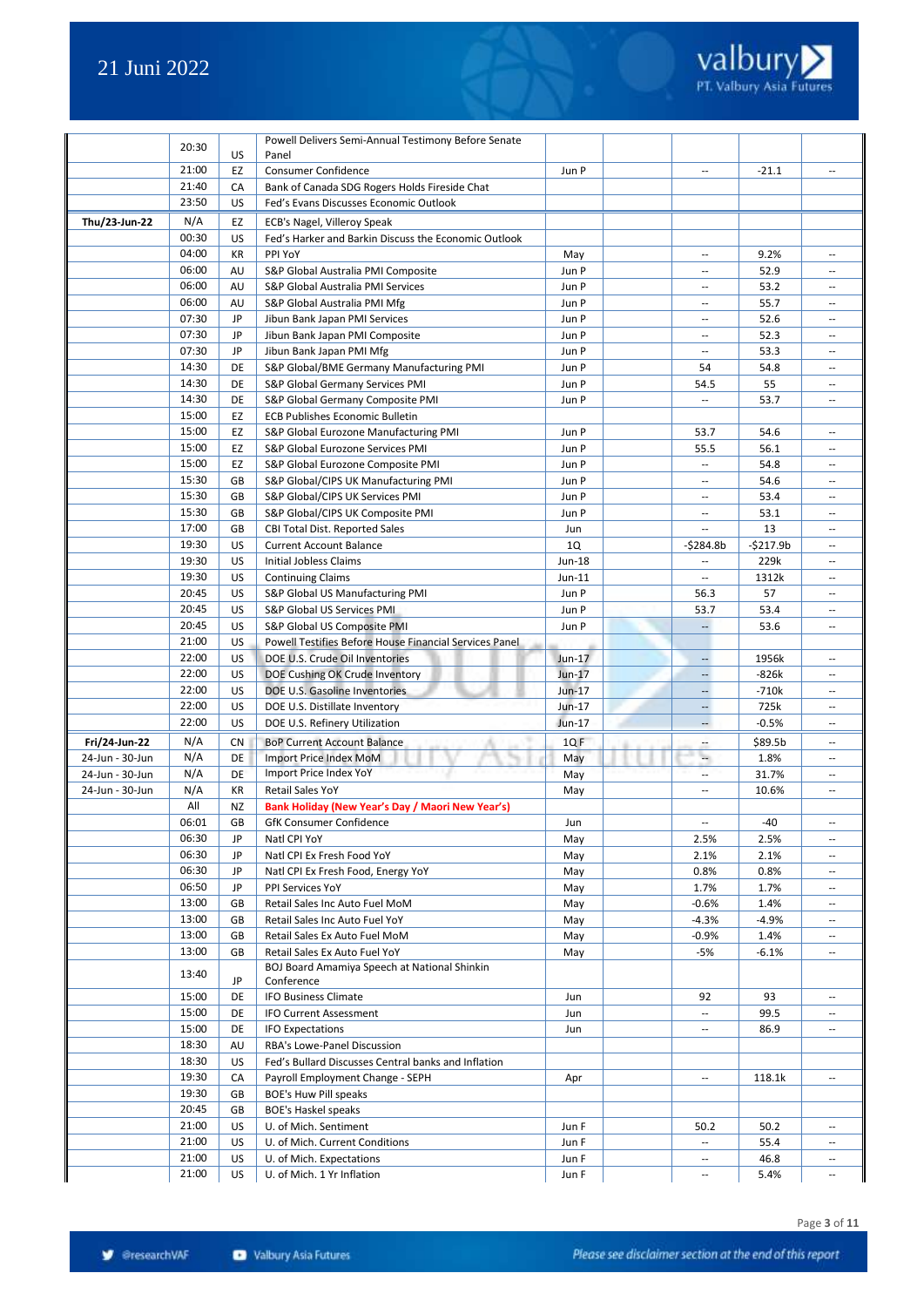

|               | 21:00 | US        | U. of Mich. 5-10 Yr Inflation                      | Jun F    | $\hspace{0.05cm} \ldots$ | 3.3%                     | $\overline{\phantom{a}}$ |
|---------------|-------|-----------|----------------------------------------------------|----------|--------------------------|--------------------------|--------------------------|
|               | 21:00 | <b>US</b> | New Home Sales                                     | May      | 595k                     | 591k                     | $\sim$                   |
|               | 21:00 | US        | New Home Sales MoM                                 | Mav      | 0.7%                     | $-16.6%$                 | $\sim$                   |
| Sat/25-Jun-22 | 00:00 | US.       | Baker Hughes U.S. Rig Count                        | $Jun-24$ | $\overline{\phantom{a}}$ | $\overline{\phantom{m}}$ | $\overline{\phantom{a}}$ |
|               | 03:00 | US.       | Fed's Daly Speaks at Shadow Open Market Conference |          |                          |                          |                          |

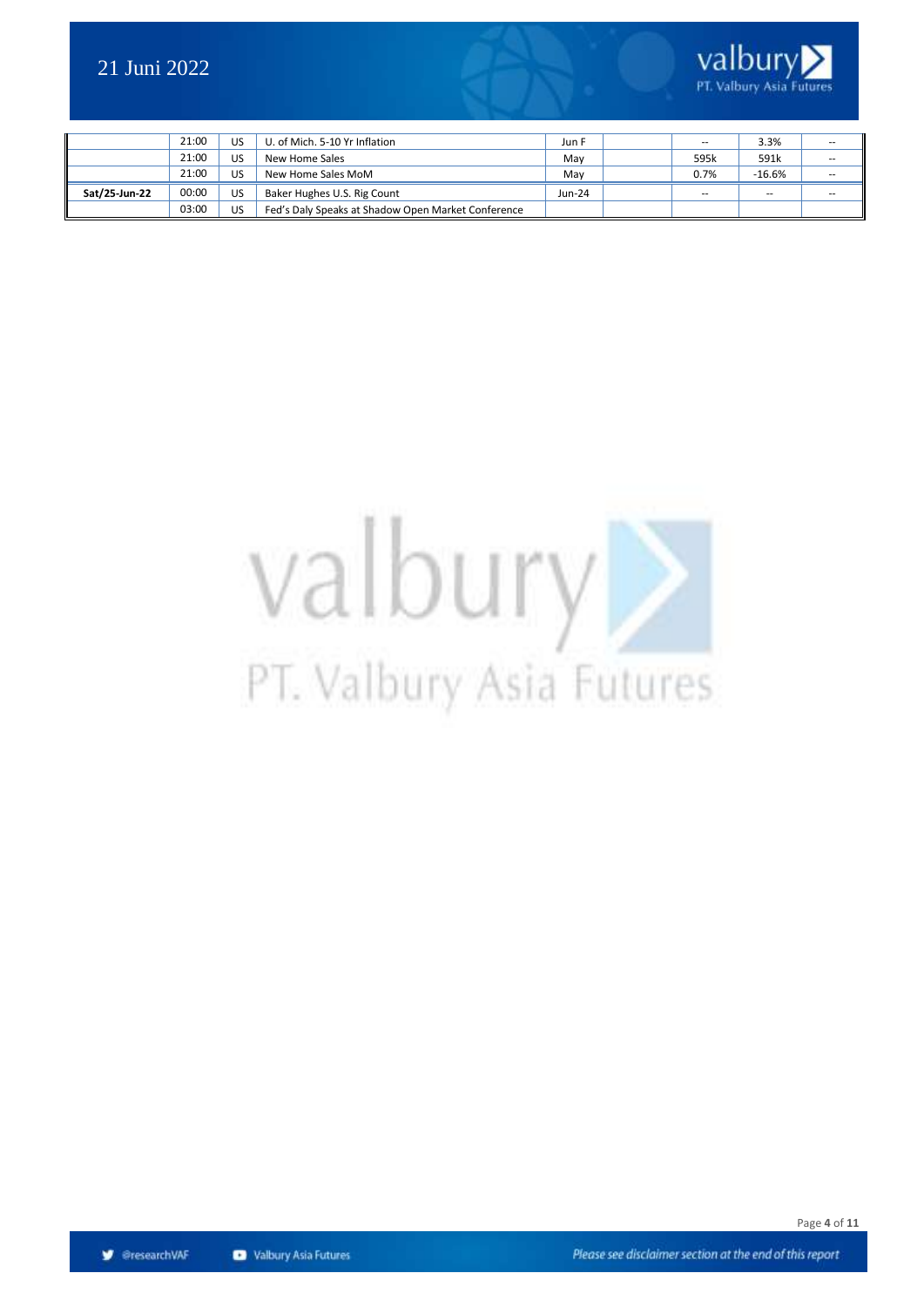|                                                                                                                      |                                                              |                                | <b>EUR/USD</b><br>Interest Rate: 0.00% (EU)/1.50%-1.75% (US)  |                                            |                             |                   |             |                  |                                                 |  |
|----------------------------------------------------------------------------------------------------------------------|--------------------------------------------------------------|--------------------------------|---------------------------------------------------------------|--------------------------------------------|-----------------------------|-------------------|-------------|------------------|-------------------------------------------------|--|
| <b>BURGEONS ARRESTS SOUTH SOMEP 3 (4518)</b>                                                                         |                                                              |                                |                                                               |                                            | 10798<br>jone               |                   |             |                  | 1.06030                                         |  |
|                                                                                                                      |                                                              |                                |                                                               | <b>LITHE</b><br><b>Longer</b>              | <b>RESISTANCE</b>           |                   | 1.05740     |                  |                                                 |  |
|                                                                                                                      |                                                              |                                |                                                               | 4.08.000<br><b>VIANTE</b>                  |                             |                   |             | 1.05418          |                                                 |  |
|                                                                                                                      |                                                              |                                |                                                               |                                            | 10038<br>114470<br>4,000,00 |                   |             |                  | 1.04806                                         |  |
|                                                                                                                      |                                                              |                                |                                                               |                                            | 100000<br><b>LOCAGO</b>     | <b>SUPPORT</b>    |             | 1.04516          |                                                 |  |
|                                                                                                                      |                                                              |                                |                                                               |                                            | 153113<br>LOATHE            |                   |             | 1.04194          |                                                 |  |
|                                                                                                                      |                                                              |                                |                                                               |                                            | ioex<br>100039              |                   |             | <b>BUY</b>       | ---                                             |  |
|                                                                                                                      |                                                              |                                |                                                               |                                            | 10418<br>10098              |                   |             | <b>SELL</b>      | 1.0515                                          |  |
| <b>NUMBER</b>                                                                                                        |                                                              |                                |                                                               |                                            | 1000                        | <b>SUGGESTION</b> |             | S/L              | 1.0540                                          |  |
| 7 Am 1348<br><b>B. Bush William</b><br>M-IRIS                                                                        | ALC: AN ASSAULT<br>T Feb 13-60<br>3 No. 2148                 | 10 No. 214W<br>24 Suit 14 (8): | 4.5x149.00<br>11 Tel. 10.00<br>14 Inc. 29 OA<br>58 San Strate | 17 Apr #149 50 Apr 12.00<br>31 San (80.00) | 414,644<br><b>BEASTS</b>    |                   |             | $T/P$ :          | 1.0480<br>1.0455                                |  |
| <b>DATE</b>                                                                                                          | <b>OPEN</b>                                                  | <b>HIGH</b>                    | LOW                                                           | <b>RANGE</b>                               |                             | <b>CLOSE</b>      |             | <b>CHANGE</b>    | <b>PREVIOUS</b>                                 |  |
| <b>Jun 20</b>                                                                                                        | 1.04898                                                      | 1.05451                        | 1.04839                                                       | 61,2                                       |                             | 1.05096           |             | $\bigwedge$ 15,9 | 1.04937                                         |  |
|                                                                                                                      | <b>WEEKLY</b>                                                |                                |                                                               | <b>JUNE</b>                                |                             |                   |             | 2022             |                                                 |  |
| <b>HIGH</b>                                                                                                          |                                                              | LOW                            | <b>HIGH</b>                                                   | LOW                                        |                             |                   | <b>HIGH</b> |                  | LOW                                             |  |
| 1.05451 (20/Jun)<br>1.04839 (20/Jun)<br>1.07731 (09/Jun)<br>1.03584 (15/Jun)<br>1.14941 (10/Feb)<br>1.03487 (13/May) |                                                              |                                |                                                               |                                            |                             |                   |             |                  |                                                 |  |
|                                                                                                                      |                                                              |                                |                                                               |                                            |                             |                   |             |                  | All price & chart based on Valbury MT4 Platform |  |
|                                                                                                                      | <b>USDJPY</b><br>Interest Rate: 1.50%-1.75% (US)/-0.10% (JP) |                                |                                                               |                                            |                             |                   |             |                  |                                                 |  |
| - COSTINTIAS STRUCK STRUCK STRUCKS STRUCKS                                                                           |                                                              |                                |                                                               |                                            | 495-2401                    |                   |             |                  | 126 207                                         |  |



| <b>DATE</b>   | <b>OPEN</b>                          | <b>HIGH</b> | <b>LOW</b>       | <b>RANGE</b> |                  | <b>CLOSE</b> | <b>CHANGE</b>    | <b>PREVIOUS</b>  |
|---------------|--------------------------------------|-------------|------------------|--------------|------------------|--------------|------------------|------------------|
| <b>Jun 20</b> | 135.194                              | 135.435     | 134.529          | 90,6         |                  | 135.067      | $\bigcap_{1,3}$  | 134.954          |
| <b>WEEKLY</b> |                                      |             | <b>JUNE</b>      |              |                  | 2022         |                  |                  |
| <b>HIGH</b>   |                                      | LOW         | <b>HIGH</b>      | LOW          |                  | <b>HIGH</b>  |                  | LOW              |
|               | 135.435 (20/Jun)<br>134.529 (20/Jun) |             | 135.579 (14/Jun) |              | 128.638 (01/Jun) |              | 135.579 (14/Jun) | 113.463 (24/Jan) |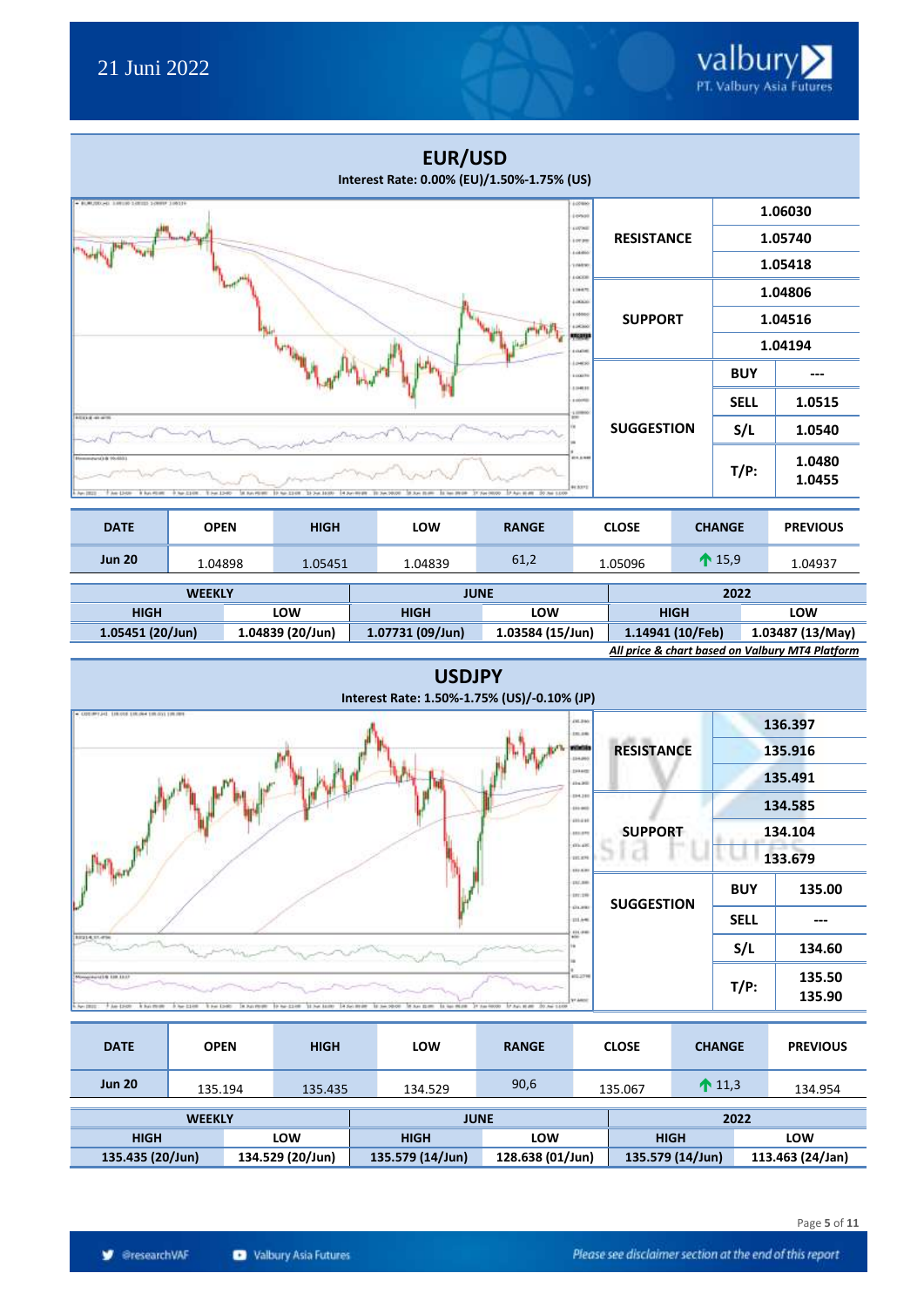|                                                                     |                              |             | GBP/USD<br>Interest Rate: 1.25% (GB)/ 1.50%-1.75% (US) |                                           |                               |                   |                  |                  |
|---------------------------------------------------------------------|------------------------------|-------------|--------------------------------------------------------|-------------------------------------------|-------------------------------|-------------------|------------------|------------------|
| + 0890000141 LEEETH LEEETH LIDEN-L23944                             |                              |             |                                                        |                                           | 1.36000<br>125600             |                   |                  | 1.23653          |
|                                                                     | وبالتلوية وسمالهم            |             |                                                        |                                           | 138200<br>1,14000             | <b>RESISTANCE</b> |                  | 1.23223          |
|                                                                     |                              |             |                                                        |                                           | 12480<br>127990               |                   |                  | 1.22843          |
|                                                                     |                              |             |                                                        |                                           | 120600<br>LUIPE               |                   |                  | 1.22033          |
|                                                                     |                              |             |                                                        |                                           | 120760<br>1,000               | <b>SUPPORT</b>    |                  | 1.21603          |
|                                                                     |                              |             |                                                        |                                           | Liotes<br>1,11890<br>1.24 (4) |                   |                  | 1.21223          |
|                                                                     |                              |             |                                                        |                                           | LIPEG<br>1,000                |                   | <b>BUY</b>       | ---              |
|                                                                     |                              |             |                                                        |                                           | 1,1988<br><b>LONG</b>         |                   | <b>SELL</b>      | 1.2250           |
| <b>PS618 01488</b>                                                  |                              |             |                                                        |                                           | <b>LEFF</b><br>885.           | <b>SUGGESTION</b> | S/L              | 1.2285           |
| 1211, 1811 B Department<br>7 kg (3.06<br>Auto 2011<br>8 Apr (80.00) | 9. Pub 21-881<br>3 Apr 11 09 |             | 31 inc. (8106 21-54 1939). . 38 NA 914001              | 17 Av 34 PE : 30 Av 13-04<br>17 Jan 00:00 | 49,968<br>#Last:              |                   | $T/P$ :          | 1.2205<br>1.2170 |
|                                                                     |                              |             |                                                        |                                           |                               |                   |                  |                  |
| <b>DATE</b>                                                         | <b>OPEN</b>                  | <b>HIGH</b> | LOW                                                    | <b>RANGE</b>                              |                               | <b>CLOSE</b>      | <b>CHANGE</b>    | <b>PREVIOUS</b>  |
| <b>Jun 20</b>                                                       | 1.22242                      | 1.22793     | 1.21983                                                | 81,0                                      |                               | 1.22463           | $\bigwedge$ 33,3 | 1.22130          |

| <b>WEEKLY</b>    |                  | <b>JUNE</b>        |                    | 2022                                            |                  |  |
|------------------|------------------|--------------------|--------------------|-------------------------------------------------|------------------|--|
| <b>HIGH</b>      | LOW              | <b>HIGH</b>        | LOW                | <b>HIGH</b>                                     | LOW              |  |
| 1.22793 (20/Jun) | 1.21983 (20/Jun) | $1.26157(01/$ Jun) | $1.19330(14/$ Jun) | 1.37477 (13/Jan)                                | 1.19330 (14/Jun) |  |
|                  |                  |                    |                    | All price & chart based on Valbury MT4 Platform |                  |  |

### **USD/CHF Interest Rate: 1.50%-1.75% (US)/ -0.25% (CH)**

| . LEDITORIJAL ALBERBA OLIMERI ILIMITRE ILIMINET<br>1,000.03<br>substant |                   |             | 0.97952          |
|-------------------------------------------------------------------------|-------------------|-------------|------------------|
| 6,08140<br>A homes                                                      | <b>RESISTANCE</b> |             | 0.97512          |
| 6,88.82<br>8 99800                                                      |                   |             | 0.97086          |
| <b>SIMAL</b><br>A MAG<br>9 MAIN                                         |                   |             | 0.96220          |
| 6. bol 810<br>A. 94, 910                                                | <b>SUPPORT</b>    |             | 0.95780          |
| a krain<br>A SO KIR                                                     |                   |             | 0.95354          |
| South lease of the<br>A setent<br>6.87400                               |                   | <b>BUY</b>  | 0.9660           |
| <b>ning</b><br>a main                                                   |                   | <b>SELL</b> | $---$            |
| 8.34300<br>$+100.000$<br><b>RESISTENCE</b>                              | <b>SUGGESTION</b> | S/L         | 0.9625           |
| <b>HL++</b><br><b>ENGINEERING CALL THE ARTS</b><br>to MYS               |                   | $T/P$ :     | 0.9705<br>0.9740 |

| <b>DATE</b>   | <b>OPEN</b>                          | <b>HIGH</b> | LOW              | <b>RANGE</b>     |  | <b>CLOSE</b>     | <b>CHANGE</b>              |  | <b>PREVIOUS</b> |
|---------------|--------------------------------------|-------------|------------------|------------------|--|------------------|----------------------------|--|-----------------|
| <b>Jun 20</b> | 0.96945                              | 0.97073     | 0.96207          | 86,6             |  | 0.96660          | $\blacktriangleright$ 37.7 |  | 0.97037         |
|               | <b>WEEKLY</b>                        |             |                  | <b>JUNE</b>      |  |                  | 2022                       |  |                 |
| <b>HIGH</b>   |                                      | LOW         | <b>HIGH</b>      | LOW              |  |                  | <b>HIGH</b>                |  | LOW             |
|               | 0.96207 (20/Jun)<br>0.97073 (20/Jun) |             | 1.00489 (15/Jun) | 0.95676 (02/Jun) |  | 1.00634 (16/May) |                            |  | 0.90908(13/Jan) |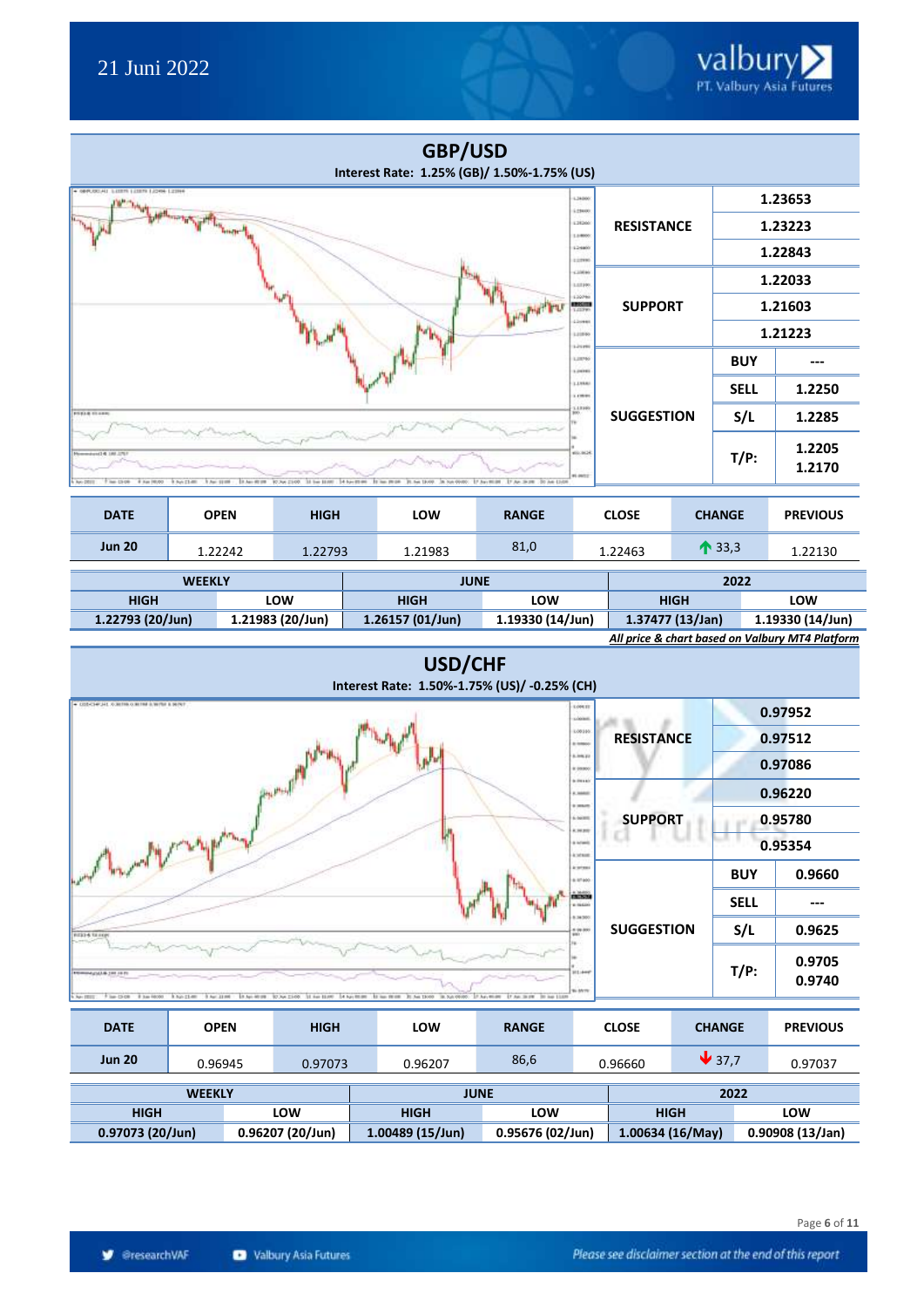|                                                                  |                                                                                                                                                                                    |         |  | <b>AUD/USD</b><br>Interest Rate: 0.85% (AU)/ 1.50%-1.75% (US) |      |                                     |                   |  |                  |                  |
|------------------------------------------------------------------|------------------------------------------------------------------------------------------------------------------------------------------------------------------------------------|---------|--|---------------------------------------------------------------|------|-------------------------------------|-------------------|--|------------------|------------------|
| AUDUSTED AT \$1990 FARET LUMBER OF \$1                           |                                                                                                                                                                                    |         |  |                                                               |      | 4.10946<br>6.71999                  |                   |  |                  | 0.70592          |
|                                                                  |                                                                                                                                                                                    |         |  |                                                               |      | 6.1199<br>6.7189                    | <b>RESISTANCE</b> |  |                  | 0.70271          |
|                                                                  |                                                                                                                                                                                    |         |  |                                                               |      | a class<br>9.7490                   |                   |  |                  | 0.69899          |
|                                                                  |                                                                                                                                                                                    |         |  |                                                               |      | <b>Admin</b><br>8.790%<br>\$ (Well) |                   |  |                  | 0.69206          |
|                                                                  |                                                                                                                                                                                    |         |  |                                                               |      | 6,753.65<br>6.79380.                | <b>SUPPORT</b>    |  |                  | 0.68885          |
|                                                                  |                                                                                                                                                                                    |         |  |                                                               |      | 8.6/690<br>141640<br>15.119         |                   |  |                  | 0.68513          |
|                                                                  |                                                                                                                                                                                    |         |  |                                                               |      | 6.6/6800<br>Anken                   |                   |  | <b>BUY</b>       |                  |
|                                                                  |                                                                                                                                                                                    |         |  |                                                               |      | 948480<br><b>8.44440</b><br>5.00445 | <b>SUGGESTION</b> |  | <b>SELL</b>      | 0.6955           |
| #2314-4i-7137                                                    |                                                                                                                                                                                    |         |  |                                                               |      | and a                               |                   |  | S/L              | 0.6980           |
| smandwrich @ 10.610'd<br>Ave-L1-UH<br><b>B. Bury PRESIDE</b>     | 1 Nov. 2, 240 W<br>SE Bally PROMIS<br>EL 3x4, 50.00<br>St. Sun 25.000<br>2.Apr #649<br>50 Jun 1.100<br>T Feb 15-60<br>11 No. 2148<br>11-3-a 14:00<br>14 Nov 89 89<br>14 Apr. 29 04 |         |  |                                                               |      |                                     |                   |  | $T/P$ :          | 0.6920<br>0.6895 |
| <b>DATE</b><br><b>OPEN</b><br><b>HIGH</b><br>LOW<br><b>RANGE</b> |                                                                                                                                                                                    |         |  |                                                               |      |                                     | <b>CLOSE</b>      |  | <b>CHANGE</b>    | <b>PREVIOUS</b>  |
| <b>Jun 20</b>                                                    | 0.69414                                                                                                                                                                            | 0.69950 |  | 0.69257                                                       | 69,3 |                                     | 0.69527           |  | $\bigwedge$ 21,8 | 0.69309          |
|                                                                  | 2022<br><b>JUNE</b><br><b>WEEKLY</b>                                                                                                                                               |         |  |                                                               |      |                                     |                   |  |                  |                  |

| <b>WEEKLY</b>      |                    | JUNL                                 |     | 2022                                            |                  |  |  |
|--------------------|--------------------|--------------------------------------|-----|-------------------------------------------------|------------------|--|--|
| HIGH               | LOW                | <b>HIGH</b>                          | LOW | <b>HIGH</b>                                     | LOW              |  |  |
| $0.69950(20/$ Jun) | $0.69257(20/$ Jun) | 0.68499 (14/Jun)<br>0.72820 (03/Jun) |     | 0.76603(05/Apr)                                 | 0.68280 (12/May) |  |  |
|                    |                    |                                      |     | All price & chart based on Valbury MT4 Platform |                  |  |  |



| <b>DATE</b>                         | <b>OPEN</b> |                 | <b>HIGH</b>        | LOW         | <b>RANGE</b>    |  | <b>CLOSE</b> | <b>CHANGE</b>    |  | <b>PREVIOUS</b> |
|-------------------------------------|-------------|-----------------|--------------------|-------------|-----------------|--|--------------|------------------|--|-----------------|
| <b>Jun 20</b>                       | 0.63198     |                 | 0.63631            | 0.63042     | 58,9            |  | 0.63271      | $\bigwedge$ 22,6 |  | 0.63045         |
| <b>WEEKLY</b>                       |             |                 |                    | <b>JUNE</b> |                 |  | 2022         |                  |  |                 |
| <b>HIGH</b><br>LOW                  |             | <b>HIGH</b>     | <b>LOW</b>         |             | <b>HIGH</b>     |  |              | LOW              |  |                 |
| 0.63042 (20/Jun)<br>0.63631(20/Jun) |             | 0.65753(03/Jun) | $0.61955(14/$ Jun) |             | 0.70331(05/Apr) |  |              | 0.61955(14/Jun)  |  |                 |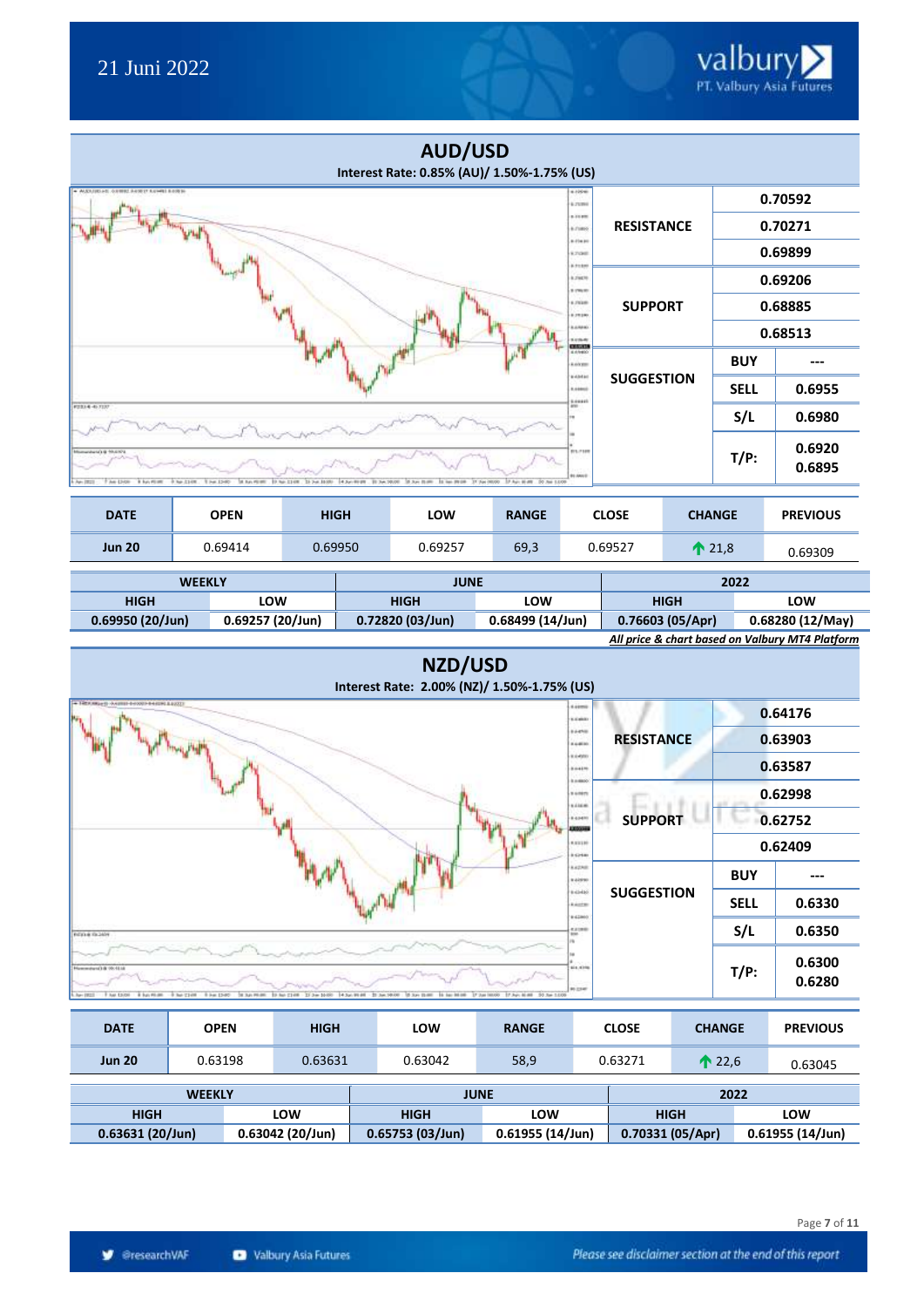

|                                                                           |                                             |                                                 | USD/CAD<br>Interest Rate: 1.50%-1.75% (US)/ 1.50% (CA) |                                               |                              |                   |  |                   |                  |
|---------------------------------------------------------------------------|---------------------------------------------|-------------------------------------------------|--------------------------------------------------------|-----------------------------------------------|------------------------------|-------------------|--|-------------------|------------------|
| - CODY/WEART, 1:20009 EU1000 EU20000 EU20000                              |                                             |                                                 |                                                        |                                               | 1.009.03<br>128430           |                   |  |                   | 1.30571          |
|                                                                           |                                             |                                                 |                                                        | 1.79190<br>19123.3                            | <b>RESISTANCE</b>            |                   |  | 1.30406           |                  |
|                                                                           |                                             |                                                 |                                                        |                                               | 12960<br>127191              |                   |  |                   | 1.30098          |
|                                                                           |                                             | and the family of                               |                                                        |                                               | 120739<br>$+18460$           |                   |  |                   | 1.29625          |
|                                                                           |                                             |                                                 |                                                        |                                               | 1,16,800<br>12750            | <b>SUPPORT</b>    |  |                   | 1.29460          |
|                                                                           |                                             |                                                 |                                                        |                                               | 1.07407<br>1.27990<br>126140 |                   |  |                   | 1.29152          |
|                                                                           |                                             |                                                 |                                                        |                                               | 1,23,800<br>1.18440          |                   |  | <b>BUY</b>        |                  |
| parties plant                                                             |                                             |                                                 |                                                        |                                               | 1chtm<br>128360              |                   |  | <b>SELL</b>       | 1.2985           |
| 100314-0-070                                                              |                                             |                                                 |                                                        |                                               | 1,21890                      | <b>SUGGESTION</b> |  | S/L               | 1.3000           |
| financial and in 10,4400<br>7 Apr 13-00<br>A has more<br><b>New ENSIS</b> | 9. Apr 2,1400<br>A July 19100<br>9 Pel 1340 | '11 Pol. 84/787<br>14 Sal 89 BB<br>19 Aur-2,148 | <b>In San Elimin</b><br>10 See 10:00<br>\$1.000 M EB   | 31 has 00000<br>37.5pc \$1.00<br>50.Am 1:4.00 | 014-0161<br><b>YI-154F</b>   |                   |  | $T/P$ :           | 1.2960<br>1.2945 |
|                                                                           |                                             |                                                 |                                                        |                                               |                              |                   |  |                   |                  |
| <b>DATE</b>                                                               | <b>OPEN</b>                                 | <b>HIGH</b>                                     | LOW                                                    | <b>RANGE</b>                                  |                              | <b>CLOSE</b>      |  | <b>CHANGE</b>     | <b>PREVIOUS</b>  |
| <b>Jun 20</b>                                                             | 1.30134                                     | 1.30242                                         | 1.29769                                                | 47,3                                          |                              | 1.29790           |  | $\downarrow$ 47,7 | 1.30267          |

| <b>WEEKLY</b>                                   |                  | <b>JUNE</b>        |                  | 2022             |                  |  |  |  |
|-------------------------------------------------|------------------|--------------------|------------------|------------------|------------------|--|--|--|
| <b>HIGH</b>                                     | <b>LOW</b>       | LOW<br><b>HIGH</b> |                  | <b>HIGH</b>      | <b>LOW</b>       |  |  |  |
| $1.30242$ (20/Jun)                              | 1.29769 (20/Jun) | 1.30778 (17/Jun)   | 1.25165 (08/Jun) | 1.30778 (17/Jun) | 1.24016 (05/Apr) |  |  |  |
| All price & chart based on Valbury MT4 Platform |                  |                    |                  |                  |                  |  |  |  |

| <b>EURJPY</b><br>Interest Rate: 0.00% (EU)/-0.10% (JP)                                                                                                                                                                                       |                   |                    |                  |  |
|----------------------------------------------------------------------------------------------------------------------------------------------------------------------------------------------------------------------------------------------|-------------------|--------------------|------------------|--|
| . EJERCHT 34131134.87.34.40.34.86<br>141.441<br>$1 + 110$                                                                                                                                                                                    |                   |                    | 143.447          |  |
| 349,639<br>149,237                                                                                                                                                                                                                           | <b>RESISTANCE</b> | 142.896<br>142.444 |                  |  |
| 16.531<br>16.66                                                                                                                                                                                                                              |                   |                    |                  |  |
| <b>Primary Constitution</b><br>enem<br>341,480                                                                                                                                                                                               |                   |                    | 141.441          |  |
| \$41,250<br>141403                                                                                                                                                                                                                           | <b>SUPPORT</b>    |                    | 140.890          |  |
| 100.000<br>440,476<br>339,670                                                                                                                                                                                                                |                   |                    | 140.438          |  |
| 171,290<br>110,000                                                                                                                                                                                                                           |                   | <b>BUY</b>         | 141.95           |  |
| (as an)<br>136,610                                                                                                                                                                                                                           | <b>SUGGESTION</b> | <b>SELL</b>        |                  |  |
| 137,768<br><b><i>REVOLUTS AND SUPPLY</i></b>                                                                                                                                                                                                 |                   | S/L                | 141.55           |  |
| 111.7008<br>Moneshington Entrance<br>10,430<br>FAIL DOI: 1 NUMBER<br>9.80 C108<br>10 No. 2108 31 No. 1400 14 No. 9148 31 No. 9500 31 No. 8100 14 No. 8100 37 No. 8100 31 No. 8100 30 No. 8100<br>Aur- 1912.<br>9 Air 13-851<br>14 Aug 25-day |                   | $T/P$ :            | 142.45<br>142.85 |  |

| <b>DATE</b>                          |  | <b>OPEN</b>        | <b>HIGH</b>      | LOW         | <b>RANGE</b>     |  | <b>CLOSE</b>     | <b>CHANGE</b>  | <b>PREVIOUS</b> |
|--------------------------------------|--|--------------------|------------------|-------------|------------------|--|------------------|----------------|-----------------|
| <b>Jun 20</b>                        |  | 141.823<br>142.346 |                  | 141.434     | 91,2             |  | 141.992          | $\bigcap$ 36,6 | 141.626         |
|                                      |  |                    |                  | <b>JUNE</b> |                  |  |                  | 2022           |                 |
| <b>HIGH</b><br>LOW                   |  | <b>HIGH</b>        | LOW              |             | <b>HIGH</b>      |  | LOW              |                |                 |
| 142.436 (20/Jun)<br>141.434 (20/Jun) |  | 144.244 (08/Jun)   | 137.832 (16/Jun) |             | 144.244 (08/Jun) |  | 124.384 (07/Mar) |                |                 |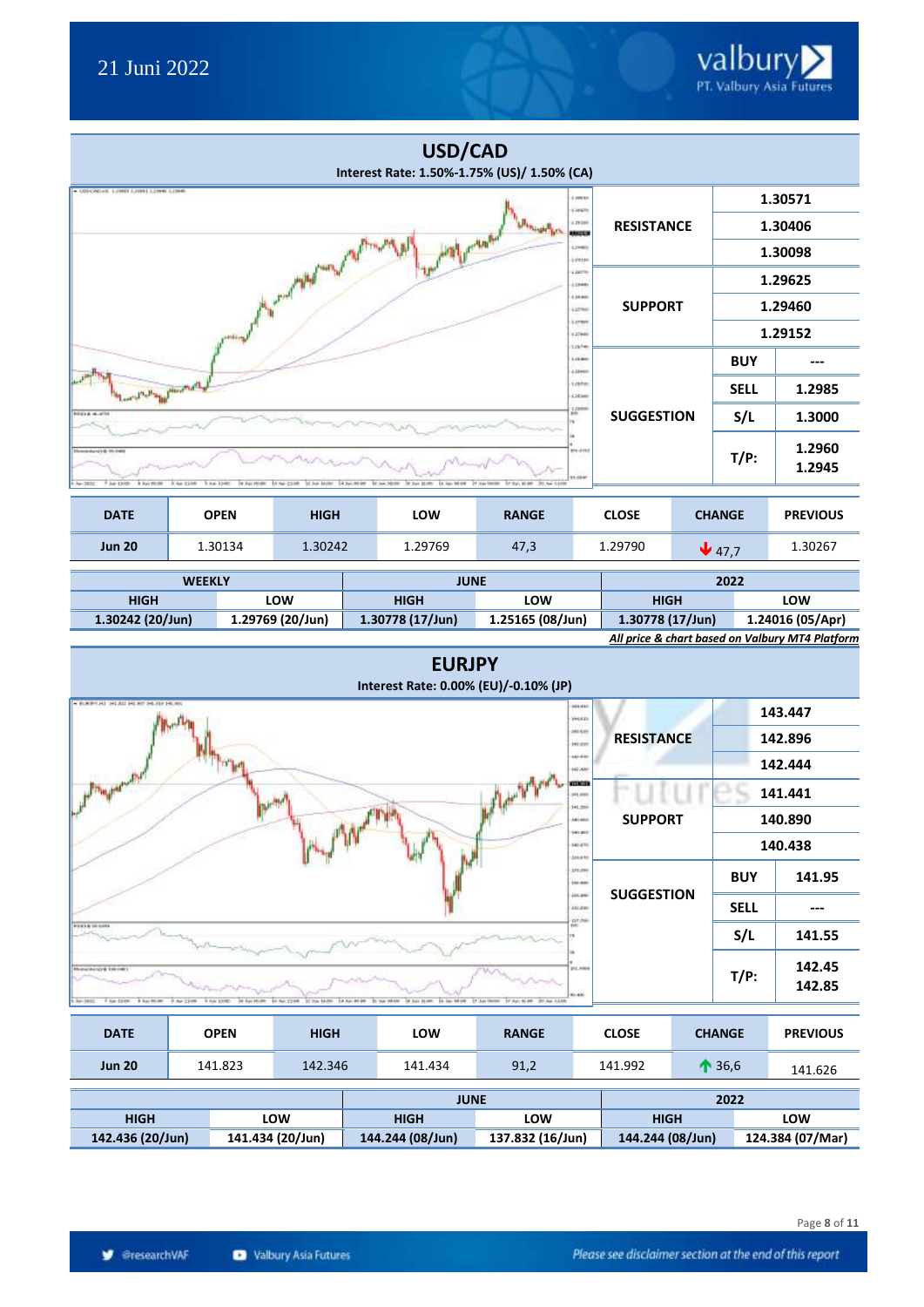

| <b>DATE</b>        |  | <b>OPEN</b> | <b>HIGH</b> | LOW         | <b>RANGE</b> |  | <b>CLOSE</b> | <b>CHANGE</b>              |      | <b>PREVIOUS</b> |
|--------------------|--|-------------|-------------|-------------|--------------|--|--------------|----------------------------|------|-----------------|
| <b>Jun 20</b>      |  | 1838.81     | 1845.99     | 1835.00     | 10.99        |  | 1836.99      | $\blacktriangleright$ 0.66 |      | 1837.65         |
| <b>WEEKLY</b>      |  |             |             | <b>JUNE</b> |              |  | 2022         |                            |      |                 |
| <b>HIGH</b><br>ומח |  |             | <b>HIGH</b> | וגוח ו      |              |  | <b>HIGH</b>  |                            | ומחו |                 |

| HIGH                                            | LOW              | HIGH             | LOW              | HIGH             | <b>LOW</b>       |  |  |  |  |  |
|-------------------------------------------------|------------------|------------------|------------------|------------------|------------------|--|--|--|--|--|
| 1845.99 (20/Jun)                                | 1835.00 (20/Jun) | 1877.27 (13/Jun) | 1804.99 (14/Jun) | 2070.27 (08/Mar) | 1780.17 (28/Jan) |  |  |  |  |  |
| All price & chart based on Valbury MT4 Platform |                  |                  |                  |                  |                  |  |  |  |  |  |



| <b>DATE</b>               | <b>OPEN</b>                        | <b>HIGH</b> | LOW             | <b>RANGE</b>    | <b>CLOSE</b>    | <b>CHANGE</b>               | <b>PREVIOUS</b> |  |
|---------------------------|------------------------------------|-------------|-----------------|-----------------|-----------------|-----------------------------|-----------------|--|
| <b>Jun 20</b>             | 21.603                             | 21.738      | 21.449          | 0.289           | 21.565          | $\blacktriangleright$ 0.066 | 21.631          |  |
|                           | <b>WEEKLY</b>                      |             | <b>JUNE</b>     |                 | 2022            |                             |                 |  |
| <b>HIGH</b><br><b>LOW</b> |                                    |             | <b>HIGH</b>     | LOW             | <b>HIGH</b>     | LOW                         |                 |  |
|                           | 21.738 (20/Jun)<br>21.449 (20/Jun) |             | 22.491 (06/Jun) | 20.872 (14/Jun) | 26.927 (08/Mar) |                             | 20.433 (13/May) |  |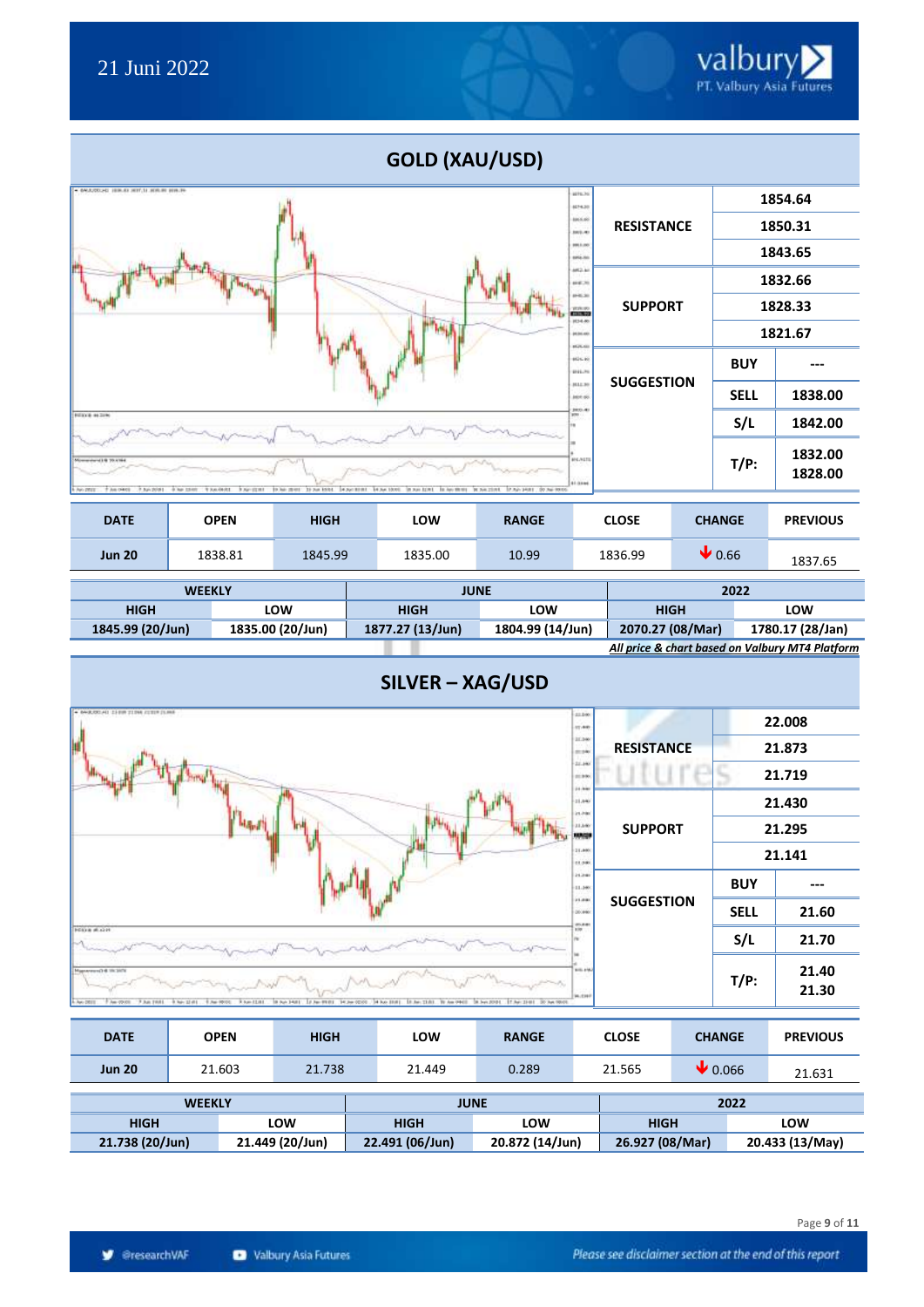

| OIL WTI - CL-AUG/USD<br>(Exp. 18 July 2022)                                                                                                                                                                                                |                   |             |        |  |
|--------------------------------------------------------------------------------------------------------------------------------------------------------------------------------------------------------------------------------------------|-------------------|-------------|--------|--|
| T GRIN 18671-305.94 109.71 138.86<br><b>BAILS</b><br>122.95                                                                                                                                                                                |                   |             | 112.38 |  |
| 11.50<br>120.00                                                                                                                                                                                                                            | <b>RESISTANCE</b> |             | 110.87 |  |
| With the Assembly<br>8.411<br>16:30                                                                                                                                                                                                        |                   |             | 109.87 |  |
| 10520<br>8.81                                                                                                                                                                                                                              |                   |             | 107.36 |  |
| 15.30<br>114,80                                                                                                                                                                                                                            | <b>SUPPORT</b>    |             | 105.85 |  |
| M.in<br>111.05<br>130,00                                                                                                                                                                                                                   |                   |             | 104.85 |  |
| 189.70<br>10.52                                                                                                                                                                                                                            |                   | <b>BUY</b>  | 108.80 |  |
| HP AO<br>100.85<br><b>SHOT</b>                                                                                                                                                                                                             |                   | <b>SELL</b> |        |  |
| 85130-6.2ml                                                                                                                                                                                                                                | <b>SUGGESTION</b> | S/L         | 107.80 |  |
| 205,946<br>Please and H. Litt JATE<br><b>NELSH</b><br>Elect2df     1/2010 17:36 11:00   14:36:3400   14:36:2500   15:36:15:00   15:36:22:00   17:36:15:00   25:36:01:00<br>大阪空間<br>1 Apr 20:00 1 E Sat 19:00<br>9 Jan 89-80<br>5. Apr 2022 |                   |             |        |  |

| <b>DATE</b>   | OPEN   | <b>HIGH</b> | <b>LOW</b> | <b>RANGE</b> | <b>CLOSE</b> | <b>CHANGE</b> | <b>PREVIOUS</b> |
|---------------|--------|-------------|------------|--------------|--------------|---------------|-----------------|
| <b>Jun 20</b> | 108.76 | 109.36      | 106.85     | 2.51         | 108.88       | 0.06          | 108.82          |

| <b>WEEKLY</b>   |                 |                 | <b>JUNE</b>     | 2022            |                |  |  |
|-----------------|-----------------|-----------------|-----------------|-----------------|----------------|--|--|
| <b>HIGH</b>     | LOW             | <b>HIGH</b>     | LOW             | HIGH            | LOW            |  |  |
| 109.36 (20/Jun) | 106.85 (20/Jun) | 123.68 (14/Jun) | 106.43 (17/Jun) | 130.57 (07/Mar) | 74.27 (03/Jan) |  |  |

*All price & chart based on Valbury MT4 Platform*

PT. Valbury Asia Futures